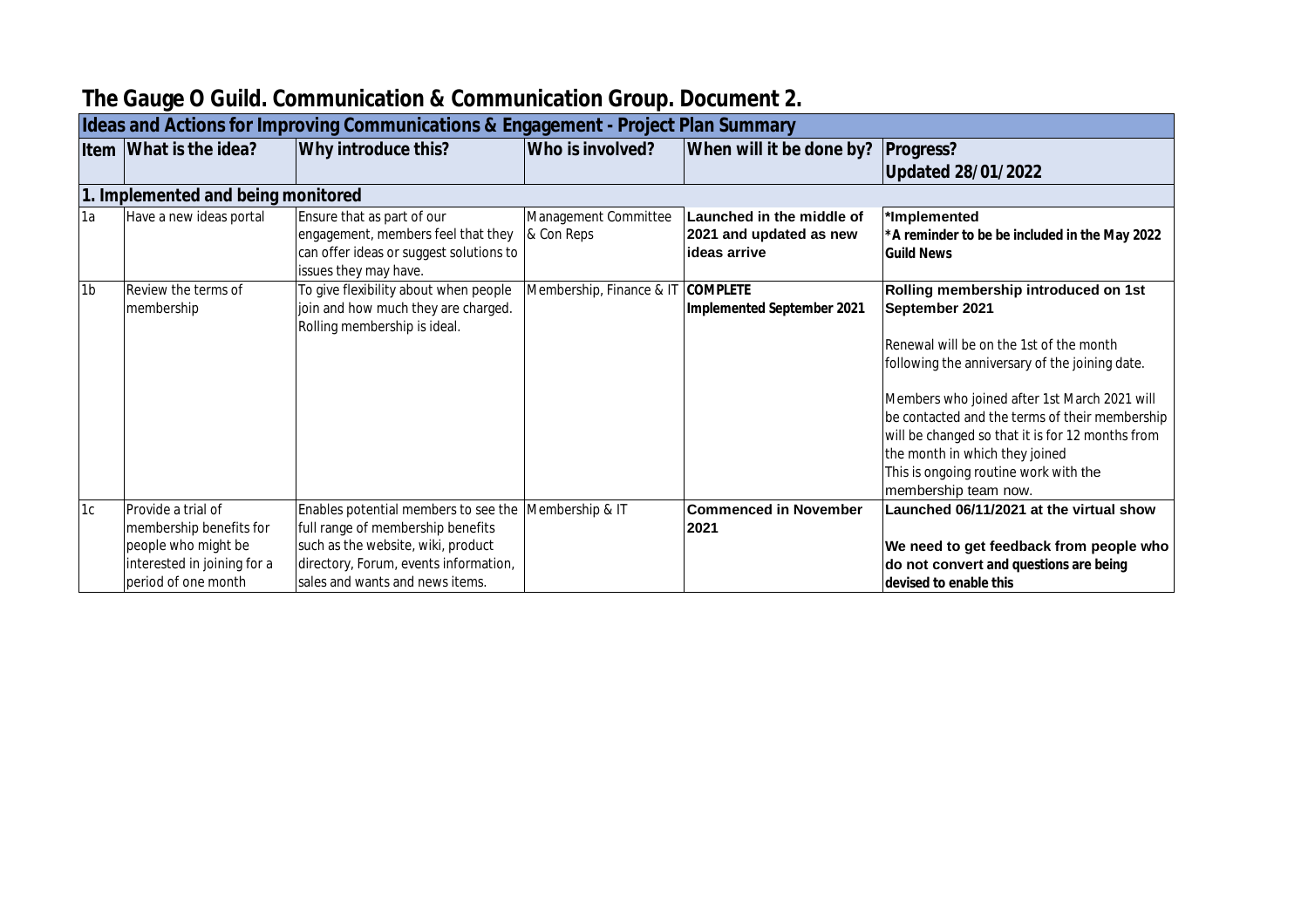| 1d<br>More involvement of<br>Ensure we appeal to different ages,<br>Management Committee,<br>Commenced September 2021                                      | *Two of our younger members attended the       |
|------------------------------------------------------------------------------------------------------------------------------------------------------------|------------------------------------------------|
| Con Reps and All<br>C & E Group in September 2021 to share what<br>genders, helping those of different<br>Now ongoing<br>younger members                   |                                                |
| <b>Members</b><br>skills and abilities                                                                                                                     | they hoped to get out of the Gauge O Guild and |
| express what encourages them.                                                                                                                              |                                                |
| *One younger member presented his small                                                                                                                    |                                                |
| layout at the October 'Evening With' seminar                                                                                                               |                                                |
| *Another younger member is trying to                                                                                                                       |                                                |
| start an O gauge club at his college in<br><b>Scunthorpe</b>                                                                                               |                                                |
| *Images of younger members to be                                                                                                                           |                                                |
| included on the website front page                                                                                                                         |                                                |
| *Both say that friendly, encouraging                                                                                                                       |                                                |
| fellow members is most important                                                                                                                           |                                                |
| *Younger member demonstrating at                                                                                                                           |                                                |
| Kettering                                                                                                                                                  |                                                |
| *Member's grandson demonstrating at<br><b>Doncaster</b>                                                                                                    |                                                |
| 1e<br><b>Ensure members feel</b><br>We have learned through virtual<br>Virtual Activities started in 2020<br>Events                                        | 'An Evening With' will continue on 26th each   |
| involved in Guild Activities<br>events that overseas members and<br>but have developed further<br>month in 2022                                            |                                                |
| even if they cannot attend<br>those who cannot attend shows for<br>throughout 2021                                                                         | * Watching the AGM via Zoom and then having    |
| a Q & A session with the MC afterwards started<br>whatever reason, feel that their<br>them                                                                 |                                                |
| Commenced in 2020 & 2021 in September 2021.<br>membership is much more worthwhile                                                                          |                                                |
| now that they can participate in<br>Ongoing in 2022<br>*One big virtual show to be held every year in                                                      |                                                |
| seminars and workshops on line and<br><b>November</b>                                                                                                      |                                                |
| can watch the AGM via ZOOM                                                                                                                                 |                                                |
| 1f<br>Marketing & IT<br>Increase the frequency of<br>*The Guild often has News for<br>Commenced in January 2022<br>*Using 'Email News Updates' effectively |                                                |
| <b>Guild News</b><br>for those who want them is much better<br>members which occurs in between                                                             |                                                |
| than adding another line of<br>the quarterly publications.                                                                                                 |                                                |
| communication<br>*More frequent News Updates will                                                                                                          |                                                |
| *Email sent to all members explaining<br>ensure timely communication and                                                                                   |                                                |
| how to sign up to News Updates on 29th<br>reduce adhoc bulk emails<br>November.                                                                            |                                                |
| *Provide the ability to send out more<br><b>Reminder also sent</b>                                                                                         |                                                |
| frequent event, club & trader news.<br>*Currently if you do not look at the                                                                                | *An extra 1000 members have opted in to        |
| the News Updates<br>website, you won't see news updates                                                                                                    |                                                |
| *Also explained in Feb 2022 Guild News<br>*This will be e-News                                                                                             |                                                |
| so all members know what the news<br>(By Email and on website or both)                                                                                     |                                                |
| updates are and how to opt in to them<br>*If members opt in to the system it                                                                               |                                                |
| will avoid members getting emails                                                                                                                          |                                                |
| they do not want.                                                                                                                                          |                                                |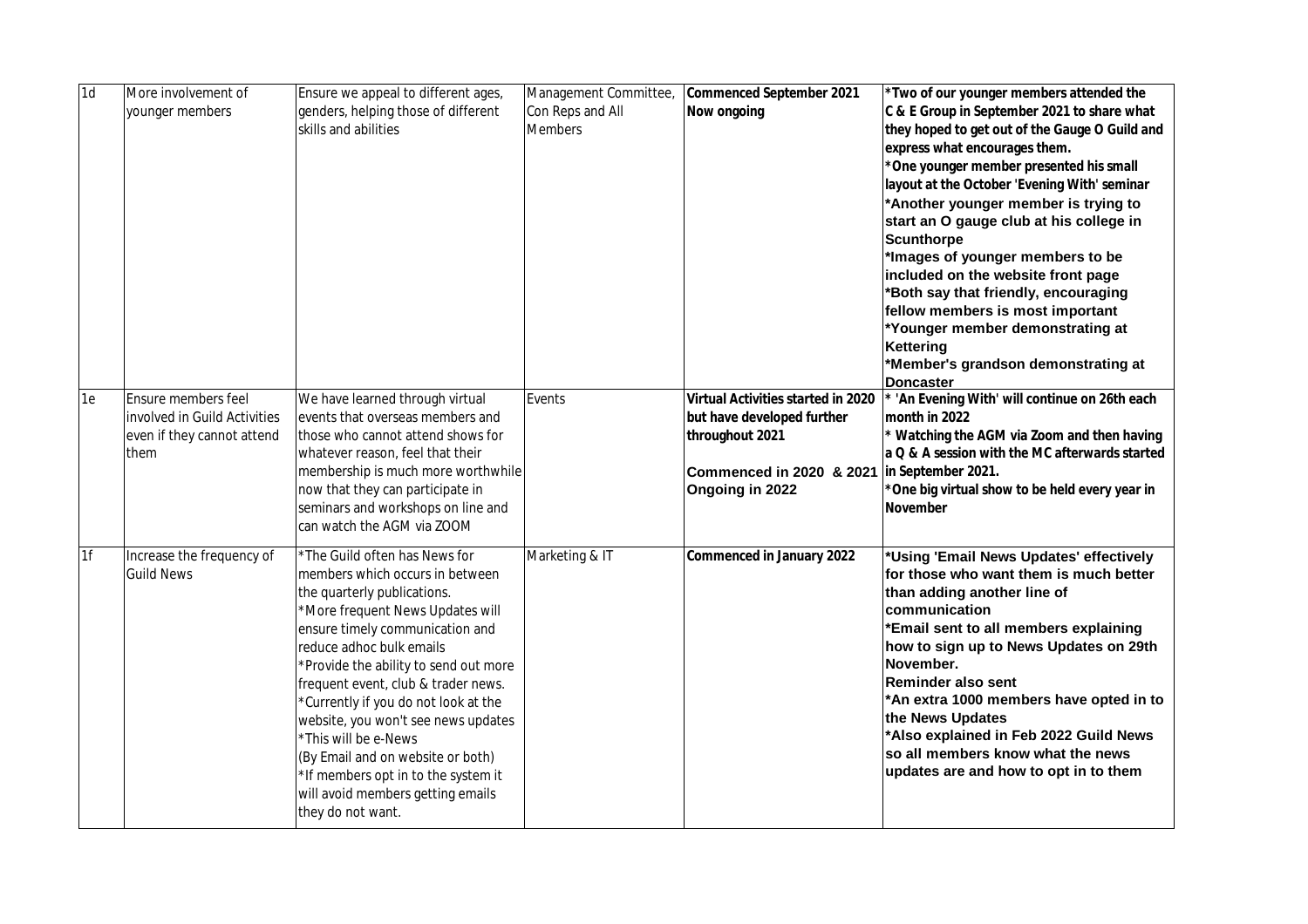| 1 <sub>g</sub> | Share the Communications<br>& Engagement report with<br><b>Members</b>              | Ensures that all members know how<br>they can communicate with us and us<br>with them                                                                                                                                                                                                                                                                                                                                                                   | Communications and<br>engagement group on<br>behalf of the MC | A review of what we have<br>available for Communication<br>and Engagement is uploaded to<br>the website on 1st February<br>2022 with MC approval.<br>This and the project plan<br>together with the groups who<br>will lead on implemenation will<br>also serve as evidence of the<br>Communications & Engagement<br>group work | Summary of the channels of communication and<br>engagement plus, project plan of ideas<br>uploaded. Implementation phase agreed with<br>MC on 27th January 2022                                                                                                                                                                                                                                                                                                                                                                                                                                                    |
|----------------|-------------------------------------------------------------------------------------|---------------------------------------------------------------------------------------------------------------------------------------------------------------------------------------------------------------------------------------------------------------------------------------------------------------------------------------------------------------------------------------------------------------------------------------------------------|---------------------------------------------------------------|---------------------------------------------------------------------------------------------------------------------------------------------------------------------------------------------------------------------------------------------------------------------------------------------------------------------------------|--------------------------------------------------------------------------------------------------------------------------------------------------------------------------------------------------------------------------------------------------------------------------------------------------------------------------------------------------------------------------------------------------------------------------------------------------------------------------------------------------------------------------------------------------------------------------------------------------------------------|
|                | 2. In Progress                                                                      |                                                                                                                                                                                                                                                                                                                                                                                                                                                         |                                                               |                                                                                                                                                                                                                                                                                                                                 |                                                                                                                                                                                                                                                                                                                                                                                                                                                                                                                                                                                                                    |
| 2a             | Increase exposure about the<br>Guild in national magazines<br>land on social media. | *Increased visibility<br>*Potential members can see how<br>much we are doing and realise that<br>things have changed and there is a<br>fresh approach to becoming a<br>dynamic organisation.<br>*We need to do much more publicity<br>& marketing with some one dedicated<br>to this role.<br>*We need regular adverts and<br>editorials<br>*We can explore digital flyers to go<br>out with on line magazines and other<br>ways of marketing the Guild | Publications, Event &<br><b>Marketing Teams</b>               | An advert for this volunteer or.<br>volunteers who can share the<br>role is in February 2022 Guild<br><b>News</b>                                                                                                                                                                                                               | *Ensure virtual events are frequently posted on<br>social media and are listed in Railway Modeller<br>each month<br>*Press / publicity officer to be recruited in the<br><b>February Guild News</b><br>RM Web & World of Railways will have<br>advertising banners about our shows<br>November 2021 Railway Modeller<br>included 'news' about what to expect from<br>the virtual show and an introduction to<br>the WIKI<br>New one month free trial of membership<br>benefits put into the Railway Modeller in<br>November 2021<br>*Adverts about the 2022 shows will be in<br>national magazines throughout 2022 |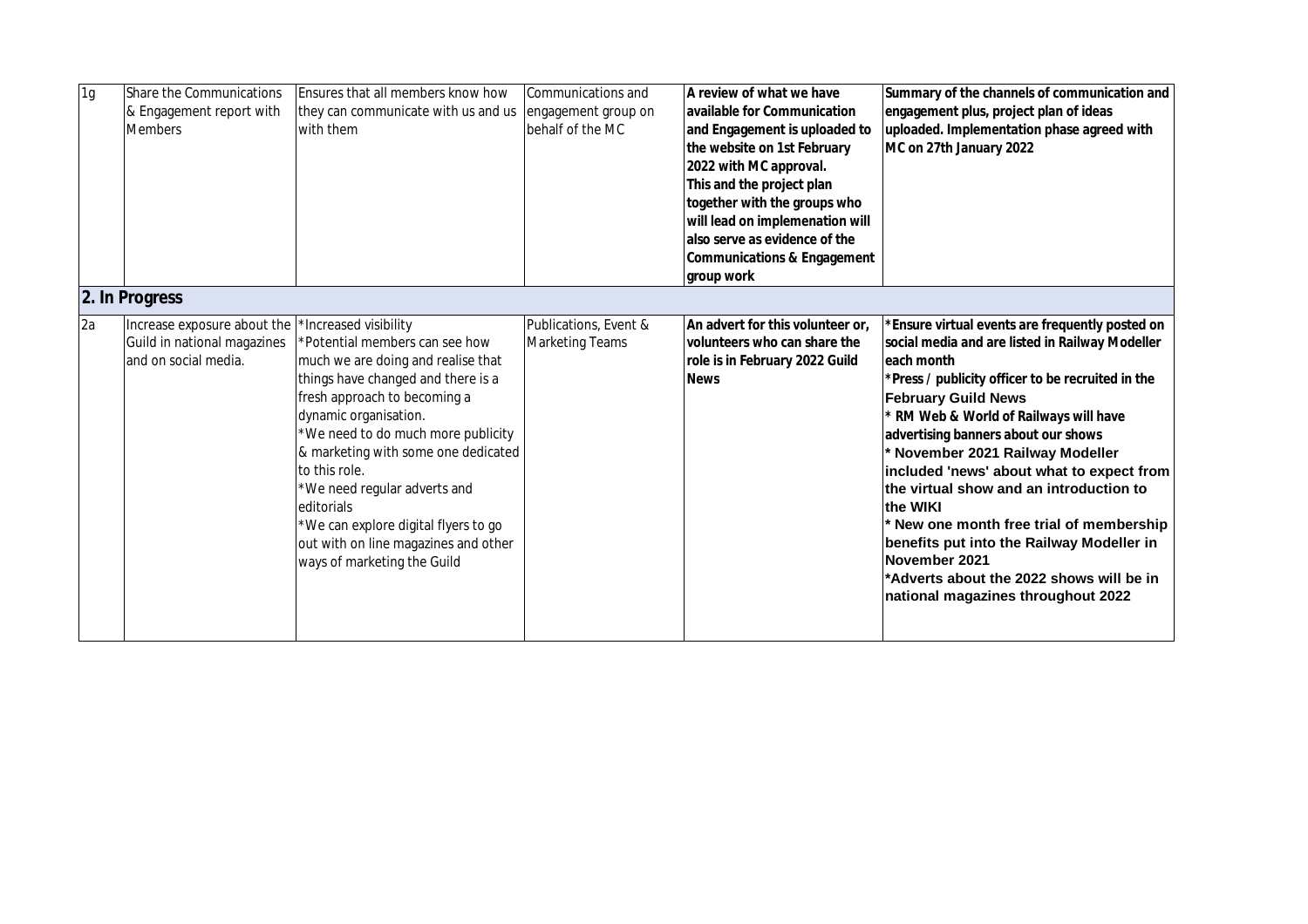| 2 <sub>b</sub> |                                | Provide Con Reps with more At multigauge and O gauge shows, the Con Reps & Marketing |                                              | Commenced 2021 and will be  | *Resources required by Con Reps have been                     |
|----------------|--------------------------------|--------------------------------------------------------------------------------------|----------------------------------------------|-----------------------------|---------------------------------------------------------------|
|                | tools to show the website      | Con Reps are ambassadors and they                                                    | Team                                         | completed before 2022 shows | requested and prepared for production                         |
|                | content and other              | need to show off all the benefits of                                                 |                                              |                             | *New 3 fold marketing brochure being printed                  |
|                | membership benefits            | membership.                                                                          |                                              |                             | (sponsored by Squires)                                        |
|                |                                | Wifi varies at different venues so, they                                             |                                              |                             | *Welcome to O Gauge PDF loaded on 'What                       |
|                |                                | could have a video about the benefits                                                |                                              |                             | Membership Offers' page, given to Con Reps and                |
|                |                                | of membership, new booklets to give                                                  |                                              |                             | sent to traders with Shops                                    |
|                |                                | away and new banners                                                                 |                                              |                             | *Overseas Reps have sent their requirements                   |
|                |                                |                                                                                      |                                              |                             | too so that these can be dispatched from the UK               |
|                |                                |                                                                                      |                                              |                             | if required or purchased in the home country                  |
|                |                                |                                                                                      |                                              |                             | and reimbursed                                                |
|                |                                |                                                                                      |                                              |                             | *Con Reps to encourage members in their area                  |
|                |                                |                                                                                      |                                              |                             | to contact them for information about what is                 |
|                |                                |                                                                                      |                                              |                             | happening locally especially if members do not                |
|                |                                |                                                                                      |                                              |                             | belong to Clubs                                               |
| 2c             | Increasing the involvement     | Overseas members need to feel that                                                   | Overseas rep & Marketing   Commenced in 2021 |                             | The Overseas Rep has arranged Zoom sessions                   |
|                | of Overseas Reps by Zoom       | they are benefitting from their                                                      |                                              |                             | when possible.                                                |
|                | and by sending                 | membership and the overseas reps                                                     |                                              |                             |                                                               |
|                | communication and              | need to feel they have the resources                                                 |                                              |                             | All overseas reps will get flyers; 3 folds                    |
|                | engagement tools to them       | they need                                                                            |                                              |                             | and Welcome To O Gauge booklets plus                          |
|                |                                |                                                                                      |                                              |                             | the option to get their own pop up banner                     |
|                |                                |                                                                                      |                                              |                             | Overseas members are encouraged to                            |
|                |                                |                                                                                      |                                              |                             | submit their layouts and demonstrations                       |
|                |                                |                                                                                      |                                              |                             | for virtual events.                                           |
| 2d             | Refresh the front page of      | To make sure the Gauge O Guild                                                       | Publications, marketing &                    | <b>Draft ideas started</b>  | Menus have already been reviewed                              |
|                | the website                    | appeals to all genders and age groups                                                | IΙT                                          | November 2021               |                                                               |
|                |                                | from any country                                                                     |                                              |                             | Ideas are being collated and reviewed                         |
|                |                                | Provide a really inviting shop window                                                |                                              |                             | Try to recruit a web content manager                          |
| 2e             | <b>Make Principal Officers</b> |                                                                                      | Management Committee                         | Commenced September 2021    |                                                               |
|                | more visible                   | The lack of shows means that many<br>members have not met the MC                     | Ongoing work                                 |                             | The Overseas Rep has arranged Zoom sessions<br>when possible. |
|                |                                | Members elected in 2020.                                                             |                                              |                             |                                                               |
|                |                                |                                                                                      |                                              |                             | All overseas reps will get flyers; 3 folds and                |
|                |                                | 'Meeting' the key people who are                                                     |                                              |                             | Welcome To O Gauge booklets plus the option                   |
|                |                                | managing an organisation is really                                                   |                                              |                             | to get their own pop up banner                                |
|                |                                | important                                                                            |                                              |                             |                                                               |
|                |                                |                                                                                      |                                              |                             | Overseas members are encouraged to submit                     |
|                |                                |                                                                                      |                                              |                             | their layouts and demonstratio                                |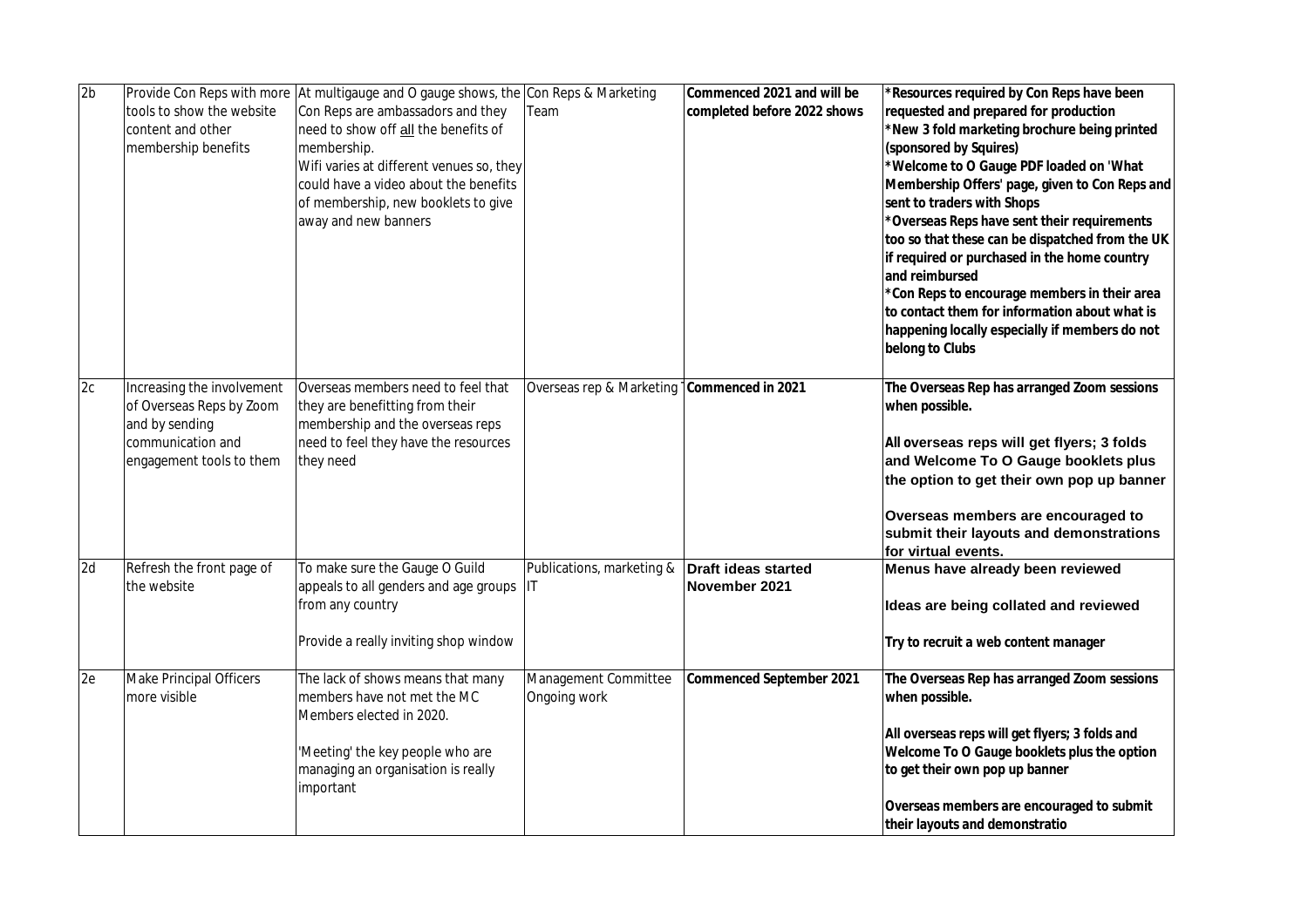| 2f   | Include members on          | *Inclusion / engagement / an                                                             | All sub committee      | Commenced in 2021                | *Commenced in 2021                              |
|------|-----------------------------|------------------------------------------------------------------------------------------|------------------------|----------------------------------|-------------------------------------------------|
|      | working groups so they feel | opportunity to really listen to                                                          | chairmen               |                                  | *Members were part of the Code of Behaviour     |
|      | they can contribute to      | members                                                                                  |                        |                                  | Group                                           |
|      | 'change'                    | *Create opportunities to include a                                                       |                        |                                  | *Members are part of the Communications &       |
|      |                             | diverse cross section of the                                                             |                        |                                  | <b>Engagement Group</b>                         |
|      |                             | membership                                                                               |                        |                                  | *Members are part of the Marketing Group        |
|      |                             | *Get the ordinary members on                                                             |                        |                                  |                                                 |
|      |                             | committees to contribute and share                                                       |                        |                                  |                                                 |
|      |                             | their experience                                                                         |                        |                                  |                                                 |
| 2g   |                             | To redesign the membership So that it provides us with much more Marketing, membership & |                        | Questions are being formulated   | Membership form redesigned to                   |
|      | form                        | information about the member, how                                                        | Con Reps               | and discussions are under way    | accommodate rolling membership (Sept            |
|      |                             | they heard about us, their interests                                                     |                        | about how the information        | 2021)                                           |
|      |                             | and their preferred method of                                                            |                        | submitted will be used to better | Tick box about News updates added to            |
|      |                             | communicating with them.                                                                 |                        | inform new members about         | membership form (November 2021)                 |
|      |                             |                                                                                          |                        | opportunities of interest to     | A further redesign to gather more data is       |
|      |                             |                                                                                          |                        | them.                            | being discussed                                 |
| 2g   |                             | Consider new membership software                                                         | Membership & IT        | Minimum 6 - 12 months to         | Early discussions underway                      |
| cont |                             | to support more flexible joining                                                         |                        | review potential packages and    |                                                 |
|      |                             | systems                                                                                  |                        | trial them                       | The IT Team will need time to review any        |
|      |                             |                                                                                          |                        |                                  | packages                                        |
| 2h   | Encourage members to do     | *If a Club has an O gauge layout and                                                     | Con Reps & All Members | Commenced in November 2021       | *Discussed in November Guild News               |
|      | one to one engagement at    | new OO club members join and show                                                        |                        |                                  |                                                 |
|      | local Model Railway Clubs   | an interest in an O gauge project, then                                                  |                        |                                  | *Con Reps to talk to club members about         |
|      | and at shows when they are  | we would hope that those OO people                                                       |                        |                                  | encouraging others into O gauge, taking new     |
|      | exhibiting layouts          | are encouraged to participate, have a                                                    |                        |                                  | people to exhibitions with O gauge layouts,     |
|      |                             | go, go to exhibitions with the O gauge                                                   |                        |                                  | supporting them to build kits or give advise on |
|      |                             | layout and they may change scales.                                                       |                        |                                  | RTR purchases                                   |
|      |                             | *If anyone is thinking of changing                                                       |                        |                                  |                                                 |
|      |                             | scale they often just need friendly                                                      |                        |                                  |                                                 |
|      |                             | encouragement to make the change                                                         |                        |                                  |                                                 |
|      |                             | and those members can also be                                                            |                        |                                  |                                                 |
|      |                             | ambassadors for the Guild and                                                            |                        |                                  |                                                 |
|      |                             | encourage a scale changer to join.                                                       |                        |                                  |                                                 |
|      |                             | *Young members really rated the                                                          |                        |                                  |                                                 |
|      |                             | reception they got from other O                                                          |                        |                                  |                                                 |
|      |                             | gaugers when we spoke to them                                                            |                        |                                  |                                                 |